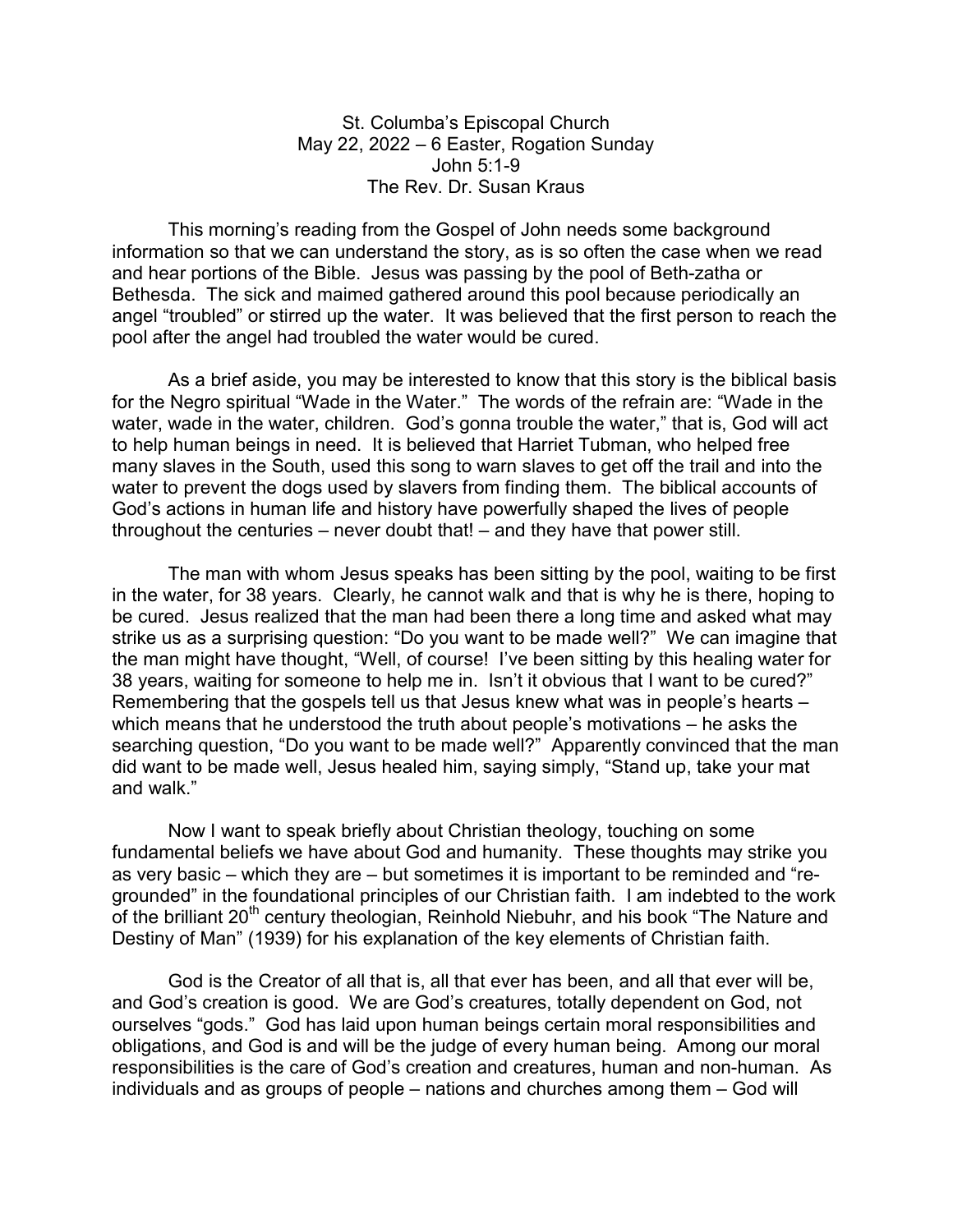stand over against us as our judge. Personally and in history all human beings fail to fulfill the moral obligations given us by God, so we hope for the mercy of God and reconciliation with God.

In Jesus Christ God has been revealed to humanity in a unique, full, and final revelation. That is one reason it is so important for Christian people to know Jesus through scripture, especially through the four gospel narratives. Jesus' teaching, his behavior, everything we can learn from him and about him – all this guides us in understanding who God created us to be and how God wants us to act, in addition to learning something (certainly not everything) about who God is.

Christian faith is incarnational. That means many things, including our belief that God was incarnate – in human form – in Jesus, and that what human beings do with their/our bodies is of ultimate importance. Jesus teaches us that how we behave comes "from the heart." The "heart" means more than emotions and feelings. The "heart" also means the intellect and the will. It is out of our hearts – feelings, intellect and will – that human beings so often go wrong and behave in ways that are out of alignment with God's will. Jesus clearly teaches that God's will is for us to love God and to love our neighbors as ourselves.

In the church we are called to follow Jesus. We are meant to "embody" the teaching of Jesus because we believe that the church is the body of Christ in the world. The church and its members always fall short of this call, one way or another. We need to be reminded of this and of how we can more faithfully be who we are meant to be. This is uncomfortable. We would rather not hear how we are challenged to change. We would rather not be reminded of God's expectations of us because they can feel too demanding. But it's best if we are.

In the New Testament we find accounts of what several early churches were like. St. Paul's letters to the churches in a variety of places reveal that there have always been problems in the church, always difficulties in how the members of the church behave toward one another. Sometimes Paul directly confronts the church aboutparticular faults, such as members who boasted of their spiritual gifts and failed to use them for the common good. Sometimes we can infer from Paul's exhortations regarding how Christians should behave toward one another the ways in which they were falling short.

I'd like to consider a passage of scripture that is very familiar to us, the  $13<sup>th</sup>$ chapter of the First Letter of Paul to the Corinthians. This is often read at weddings, but Paul is not actually writing to a couple about how to live together (though much of his advice is good). He is writing to a group of people who are followers of Jesus – to a church – about how to live together. Just a few of his timeless words:

"Love is patient; love is kind; love is not envious or boastful or arrogant or rude. It does not insist on its own way; it is not irritable or resentful" (1 Corinthians 13:4-5).